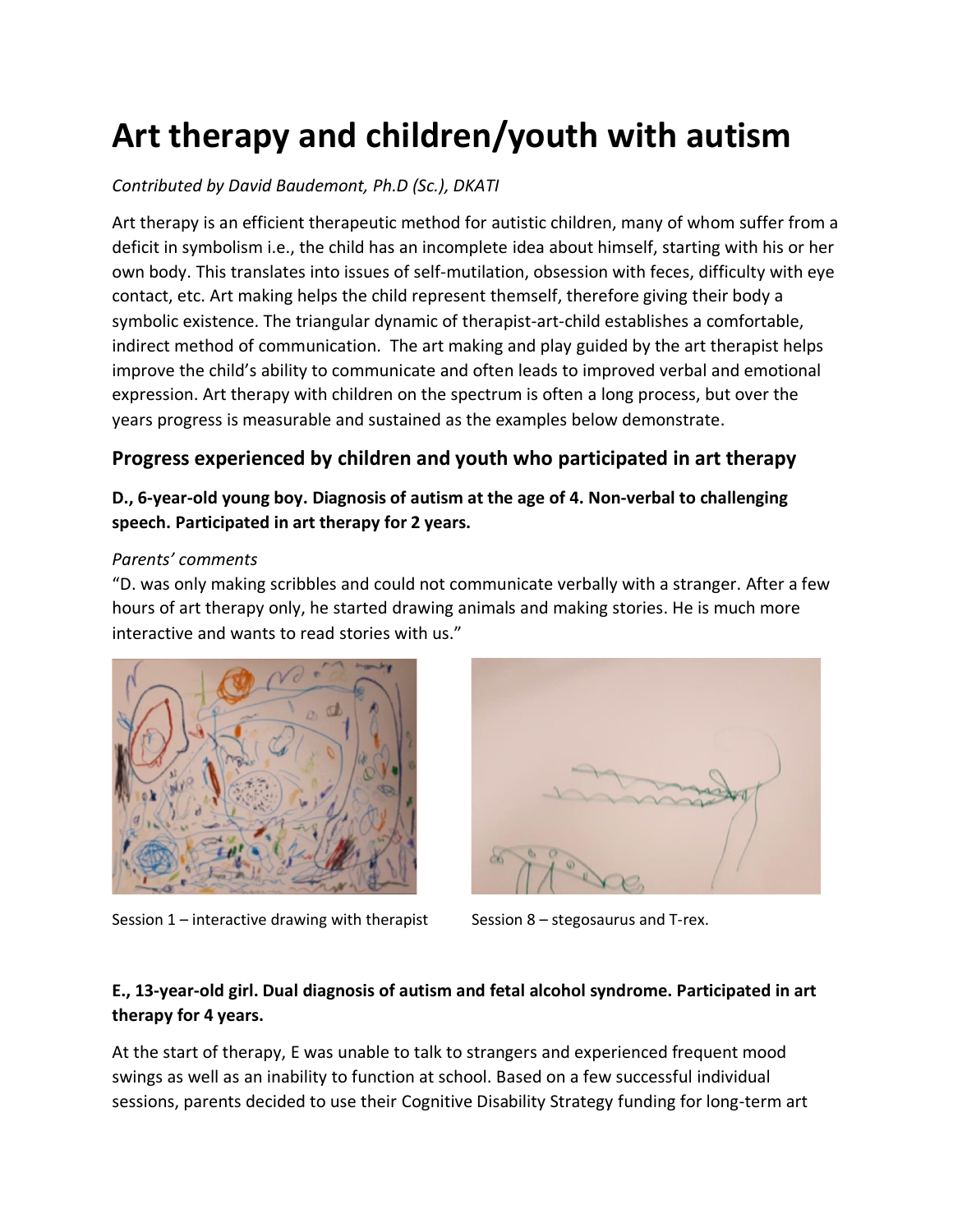therapy. The art therapist used puppetry to establish indirect verbal connection with no eye contact. This simple method was introduced at school and gave E a way to communicate with her education assistant and teacher. A talented cartoon creator, E sees animation and cartooning as a career now that she's graduated from high school at the age of 19.

#### *Parents' comments*

"E loves art therapy and looks forward to coming. The main progress has been at school, settling into high school very well. She is monitoring her mood swings and social behaviour. Her art is very much improving, she is writing tons of stories and is expanding with her drawing and painting."



Puppetry with E, at 14 years old. The mop, Mickey magic books and Mickey-the-magician.



E's cartooning at the age of 17.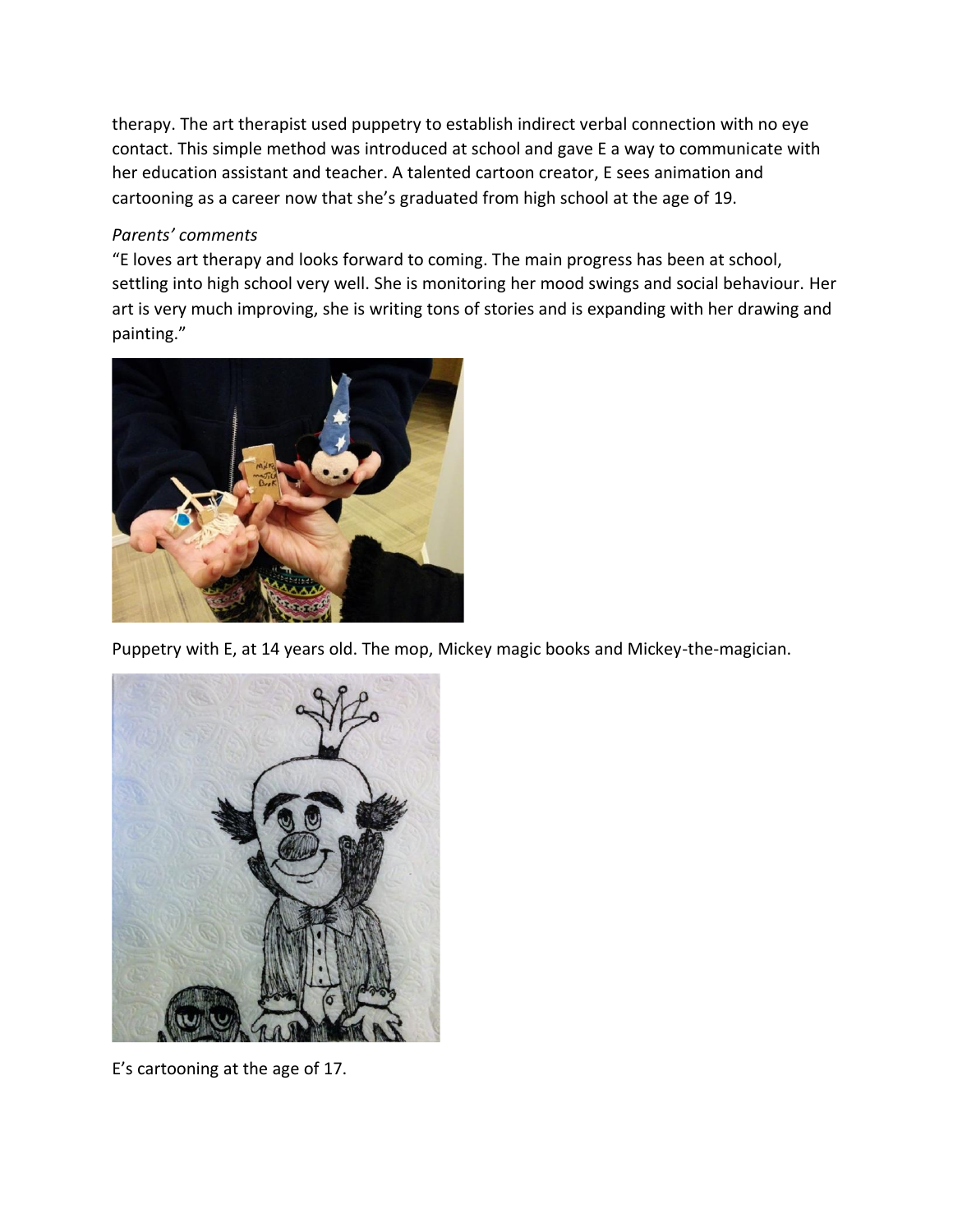#### **J., 7-year-old boy. Diagnosis of autism at the age of 4. Participated in art therapy for 2 years.**

Unable to interact with strangers, J started art therapy refusing contact with the art therapist with the exception of symbolic puppet fights with the art therapist. He gradually accepted the art therapist's presence and engaged in the construction and painting of machines (washing machine, trains). He progressed to using different forms of language to make up small stories as he created various objects (train, barriers, dinosaurs). He gradually developed his ability to make complex construction projects, showing exceptional skills in that regard (see photos of Trex, built in 40 minutes with no pre-existing plan or technical help from the therapist).

#### *Parents' comments:*

"J likes art therapy. He looks forward to attending every week, which is unusual for him when it comes to interacting with others. He is more patient in his activities. He socializes with his classmates."



J's construction of a "T-rex"

#### **J., 9-year-old boy. Diagnosis of autism at the age of 5. Participated in art therapy for 5 years.**

J began art therapy sessions as non-verbal and very little social interaction. With Cognitive Disability Strategy funding, J was able to stay in art therapy for 5 years and emerged from deep, non-verbal autism through interaction with the art therapist. Using drawing, body painting and singing, J now communicates verbally and emotionally with others. Comments of parents:

#### *Parents' comments:*

"J established a real and deep affectionate relationship with the art therapist that has extended to others. He now shows affection to all family members and is curious about everything. He finally managed to pronounce his first word."